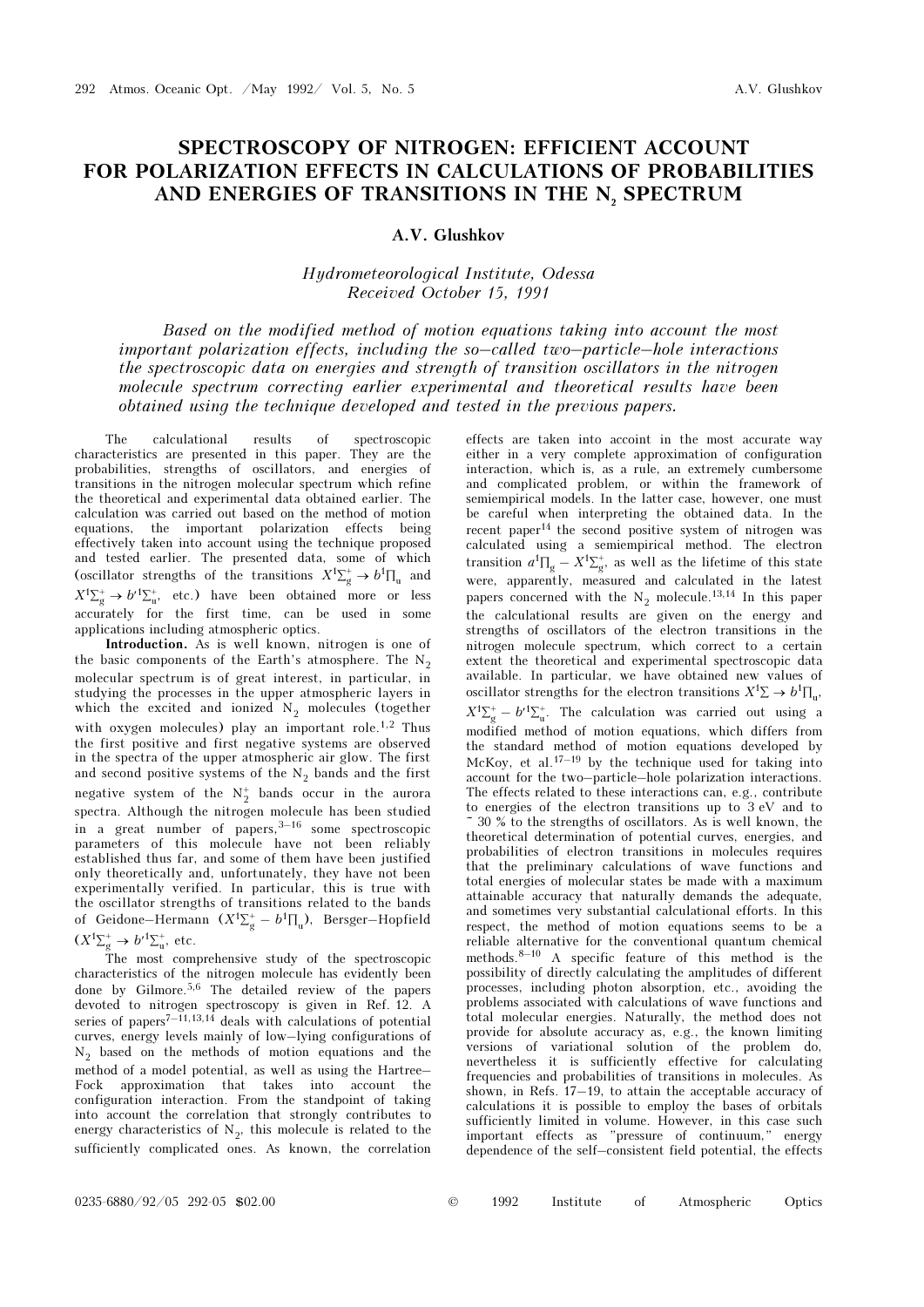related to the so–called  $2p - 2h$  (two particles – two holes) polarization interactions must be taken into account (see Refs. 18–23 and 24 and 25). The account for these effects based on the standard technique<sup>18,24</sup> strongly complicates the calculations. In Refs. 20, 21 within the framework of the density functional formalism $22,23$  the effective procedure for taking into account the foregoing effects was developed by employing the energy–dependent exchange–polarization functionals. By way of example the spectra of the excited states, frequencies, and strengths of oscillators of the transition in molecules of benzol and formaldehyde were calculated to demonstrate the efficiency of the method. We shall give only a brief description of some principal stages of the calculations.

Method of calculation. According to Refs. 17 and 18, the operator  $Q^+_\lambda$  generating the excited state  $|\lambda>$  of a molecule from the ground state  $|O_>, i.e., |\lambda > = Q^+_{\lambda}|O_>,$  is the exact solution of the motion equation

$$
\langle 0 | [\delta Q_{\lambda}, H, Q_{\lambda}^+] | 0 \rangle = \omega_{\lambda} \langle 0 | [\delta Q_{\lambda}, Q_{\lambda}^+] | 0 \rangle , \qquad (1)
$$

where  $\omega_1$  is the transition frequency and a double commutator is determined as

$$
2[A, H, B] = [A, [H, B]] + [[A, H], B]. \tag{2}
$$

Taking into account the excitations of the type of one particle – one hole  $|1p - 1h|$  in Eq. (1), Eq. (1) can be reduced to a matrix equation for the amplitudes  $\{Y_{\text{my}}\}$ and  $\{Z_{m\gamma}\}$ :

$$
\begin{bmatrix} A & B \\ -B^* - A^* \end{bmatrix} \begin{bmatrix} Y(1) \\ Z(1) \end{bmatrix} = \omega_{\lambda} \begin{bmatrix} D & 0 \\ 0 & D \end{bmatrix} \begin{bmatrix} Y(1) \\ Z(1) \end{bmatrix},
$$
 (3)

where the matrix elements A, B and D read

$$
A_{m\gamma n\delta} = \langle 0 | [C_{m\gamma}, H, C_{n\delta}^+] | 0 \rangle ;
$$
  
\n
$$
B_{m\gamma n\delta} = \langle 0 | [C_{m\gamma}, H, C_{n\delta}] | 0 \rangle ;
$$
\n(4)

$$
D_{m\gamma n\delta} = \langle 0 | [C_{m\gamma}, C^+_{n\delta}] | 0 \rangle ,
$$

and  $C^+$  is a partially hole generator  $(C$  is the one of annihilation), the indices  $m$  and  $n$  stands here for particles states,  $\gamma$  and  $\sigma$  denote the hole states, H is the molecular Hamiltonian in the representation of the second quantization. To estimate the matrix elements<sup>4</sup> the approximated wave function of the ground state is written in the form<sup>17</sup>

$$
|0\rangle \approx N_0(1+U) |HF\rangle , \qquad (5)
$$

where 
$$
U = \frac{1}{2} \sum_{m_{\gamma}n\delta} C_{m_{\gamma}n}^{\dagger} C_{m_{\gamma}}^{\dagger} C_{n\delta}^{\dagger}
$$
,  $|HF\rangle$ 

is the Hartree–Fock function.

Taking this definition into account the elements A, B and D take the forms

$$
A_{m\gamma n\delta} = A_{m\gamma n\delta}^0 + \delta_{\gamma\delta} \left[ T_{mn} - \frac{1}{2} (\varepsilon_m + \varepsilon_n - 2\varepsilon_\gamma) \rho_{mn}^{(2)} \right] -
$$

$$
- \delta_{mn} \left[ T_{\gamma\delta} - \frac{1}{2} (2\varepsilon_m - \varepsilon_\gamma - \varepsilon_\delta) \rho_{\gamma\delta}^{(2)} \right];
$$

$$
B_{m\gamma n\delta} = B_{m\gamma n\delta}^{(0)} + (-1)^{\lambda} S_{m\gamma n\delta} ,
$$
  
\n
$$
D_{m\gamma n\delta} = \delta_{mn} \delta_{\gamma\delta} + \delta_{mn} \rho_{\gamma\gamma}^{(2)} - \delta_{\gamma\delta} \rho_{mn}^{(2)} .
$$
 (6)

Here  $A^0$  and  $B^0$  are standard matrices of the random phase approximation<sup>18</sup> and the other terms in Eq. (6) are

$$
S_{m\gamma n\delta} = -\sum_{\rho\mu} \left\{ V_{m\mu\delta\rho} c_{\rho\mu n\gamma} + c_{\rho\mu m\delta} V_{n\mu\gamma\rho} \right\};
$$
  
\n
$$
T_{\gamma\delta} = \frac{1}{2} \sum_{pq\gamma} \left\{ V_{pq\gamma\nu} c_{\rho\delta q\nu}^* + V_{\delta\nu pq} c_{p\gamma q\nu} \right\};
$$
  
\n
$$
T_{mn} = -\frac{1}{2} \sum_{q\mu\nu} \left\{ V_{mq\mu\nu} c_{m\mu q\nu}^* + V_{\mu\nu nq} c_{m\mu q\nu} \right\};
$$
\n(7)

and then

$$
V_{ijkl} = \langle i(1) \, j(2) \, | \, r_{12}^{-1} \, k(1) \, l(2) \, | \, \rangle \,. \tag{8}
$$

In Eqs. (6)–(8) the indices p and q as well as m and n are related to the particle states and  $\mu$  and v as well as  $\gamma$ and  $\delta$  are related to the hole ones. The values  $\varepsilon_m$  and  $\varepsilon_{\gamma}$ , etc. in Eq. (6) determine the Hartree–Fock orbital energies,  $\rho_{mn}^{(2)}$ and  $\rho_{\delta\gamma}^{(2)}$  are the corrections to the second–order density matrix depending quadratically on correlation coefficients. If the correlation coefficients are neglected, the matrix elements of Eq. (6) are reduced to the corresponding matrix elements of the random–phase approximation.18 Using this approximation the motion equations for determining the  $1p - 1h$  amplitudes  $\{Y\}$  and  $\{Z\}$  and the corresponding excitation energies are solved by the standard methods of matrix algebra. The approximation  $1p - 1h$  in Eq. (1) being considered so far cannot, however, in most of the cases, provide sufficient accuracy in calculating spectroscopic characteristics of molecules.11 Although the most important low–lying excited states are related to the  $1p - 1h$  pairs and, in the complete expansion of  $Q_{\mathbf{k}}^+$ , have the largest<br>complitudes the components  $2\pi$ ,  $2\hbar$  is the daughly amplitudes, the components  $2p - 2h$ , i.e., those doubly excited with respect to the ground molecular state of configuration, are also important and can contribute to the energy of transition, e.g., to ∼ 3 eV, (see Ref. 11). Their inclusion is relevant to the account for the self–consistent tuning of the hole orbitals during the virtual excitations in the frame of the basic molecular configuration. In this paper for the  $2p - 2h$  effects to be taken into account we use the effective procedure developed in Ref. 20 which is based on the density functional formalism. The account of the  $2p - 2h$ components in  $Q^*_{\lambda}$  is equivalent to renormalization of matrices in Eq. (3) resulting in the ω dependence and, according to Refs. 22 and 23, is reduced to the appearance of the weight factor  $a(\mathbf{r}) = [1 - \Sigma(\mathbf{r})]^{-1}$  in the matrix elements. In the density functional approximation the value  $\Sigma(r)$  is defined as an electron density functional<sup>20</sup>

$$
\Sigma(\mathbf{r}) = -0.0834 \rho^{1/3}(\mathbf{r}) - 0.0518 \rho^{1/3}(\mathbf{r}) / [1 + 18.377 \rho^{1/3}(\mathbf{r})].
$$
 (9)

It is difficult to calculate the matrix elements with the weighting factor  $a(r)$ . The calculation can be significantly simplified, without loss of accuracy, by replacing  $a(r)$  by  $a(0)$  according to the well–known and justified procedure in the theory of atomic photoeffect<sup>25</sup> which is based on approximation of random phases with exchange. It should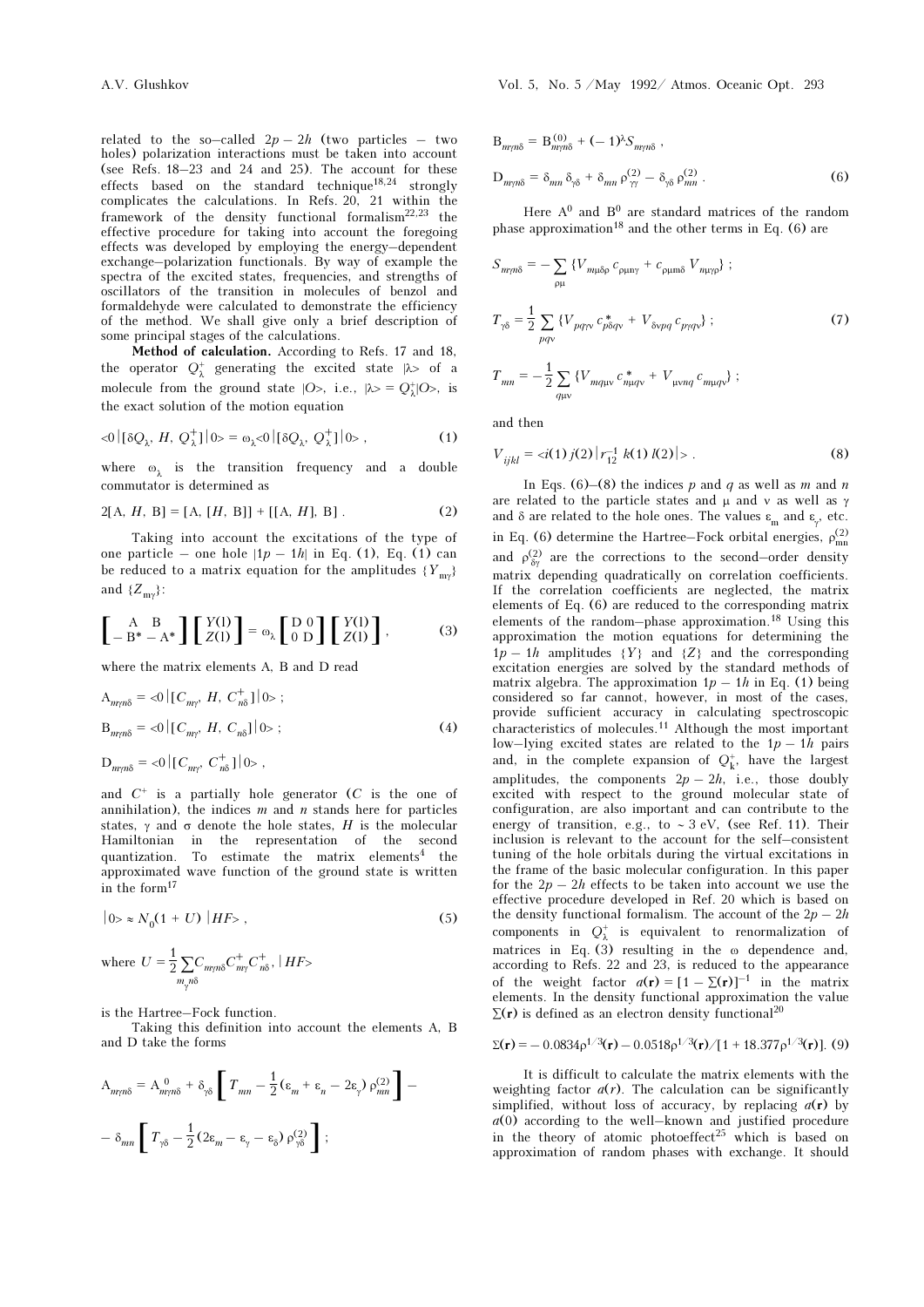be noted now that the foregoing amplitudes  $\{Y_{\text{my}}\}$  and  $(Z_{\text{ref}})$  determines the generate of transition M  $\{Z_{\text{m}\gamma}\}\$  determine the moment of transition  $M_{0\lambda}$ 

$$
M_{0\lambda} = \sqrt{2} \sum_{m_{\gamma}} \left\{ Y_{m\gamma}^*(\lambda) M_{m\lambda} + Z_{m\gamma}^*(\lambda) M_{m\lambda} \right\}.
$$
 (10)

The oscillator strength of the transition  $|0\rangle - |\lambda\rangle$  is determined in terms of  $M_{0\lambda}$  as follows:

$$
f_{0\lambda} = \frac{2}{3} G \omega_{\lambda} M_{0\lambda}^2 \,, \tag{11}
$$

where G is the degeneration factor. The calculational scheme employed in this paper fully corresponds to that of the conventional motion–equations method, except for consideration of the  $2p - 2h$  effects. Let us now represent calculational results on energies and oscillator strengths of the electron transitions in the nitrogen molecule.

Calculational results. The electron configuration of the nitrogen molecule in the ground state is  $(1\sigma_g)^2 (1\sigma_u)^2$  $(2\sigma_g)^2 (2\sigma_u)^2 (\pi_{ux})^2 (\pi_{uy})^2 (3\sigma_g)^2$ . The geometry chosen for calculations is taken in accordance with the conventional experimental geometry of this molecule in the ground state.12 The first step is to conduct the Hartree–Fock calculation for generating the particle–hole basis. A self– consistent calculation is carried out in the basis of Gaussian orbitals. We use the basis  $[4 s + 3 p]$  of contracted Gaussian orbitals completed with diffusion functions (the detailed description of the basis can be found, e.g., in Ref. 11). The particle and hole energy levels are given in Table I. Here the molecular orbitals 8–13 are the diffusion ones.

TABLE I. Self–consistent molecular orbital energies in  $N_2$  (eV).

| No.            | MO                 | $\boldsymbol{\epsilon}_{\rm v}$ | No. | MO             | $\varepsilon_m$ |
|----------------|--------------------|---------------------------------|-----|----------------|-----------------|
| $\mathbf{1}$   | $1\sigma_q$        | $-15.7079$                      | 17  | $5\sigma_u$    | 0.5869          |
| $\overline{2}$ | $1\sigma_u$        | $-15.7043$                      | 18  | $3\pi_{gx}$    | 0.6114          |
| 3              | $2\sigma_g$        | $-1.5255$                       | 19  | $3\pi_{gy}$    | 0.6514          |
| $\overline{4}$ | $2\sigma_u$        | $-0.7727$                       | 20  | $5\sigma_g$    | 0.8602          |
| 5              | $\pi_{ux}$         | $-0.6240$                       | 21  | $6\sigma_u$    | 1.0232          |
| 6              | $\pi_{uy}$         | $-0.6240$                       | 22  | $7\sigma_u$    | 1.5413          |
| 7              | $3\sigma_g$        | $-0.6271$                       | 23  | $4\pi_{gx}$    | 1.6651          |
| 8              | $3\sigma_u$        | 0.0257                          | 24  | $4\pi_{gy}$    | 3.6651          |
| 9              | $1\pi_{gx}$        | 0.0910                          | 25  | $3\sigma_{ux}$ | 3.0148          |
| 10             | $1\pi_{gy}$        | 0.0910                          | 26  | $3\pi_{uy}$    | 3.0148          |
| 11             | $4\sigma_u$        | 0.1632                          | 27  | $8\sigma_u$    | 3.0819          |
| 12             | $2\pi_{gx}$        | 0.1654                          | 28  | $6\sigma_g$    | 3.3528          |
| 13             | $2\pi_{gy}$        | 0.1654                          | 29  | $5\pi_{gx}$    | 3.9962          |
| 14             | $2\pi_{ux}$        | 0.5320                          | 30  | $5\pi_{gy}$    | 3.9962          |
| 15             | $2\pi_{uy}$        | 0.5320                          | 31  | $9\sigma_u$    | 33.2482         |
| 16             | $4\sigma_{\gamma}$ | 0.5460                          | 32  | $7\sigma_g$    | 33.5275         |

Table II lists the values of energies of the excited states of the nitrogen molecule calculated in this paper and the results calculated using the method of motion equations the  $1p - 1h$  approximation and in the  $2p - 2h$ approximation based on the technique taken from Ref. 11. The experimental data<sup>6,12</sup> are also given in this table.

TABLE II. Energies of excited states of the  $N_2$  molecule<br>(eV)  $(eV)$ .

| State                                         |         | $\Delta E(1p-1h)\Delta E(1p-1h+2p-2h)\Delta E(2p-2h)$ |       | ΔE                     |
|-----------------------------------------------|---------|-------------------------------------------------------|-------|------------------------|
|                                               | Ref. 11 | Ref. 11                                               |       | Our results experiment |
|                                               |         |                                                       |       | Ref. 12                |
| $\overline{B^3}\Pi_g$                         | 9.6     | 7.5                                                   | 8.06  | 8.1                    |
| $a^1\Pi_q$                                    | 11.5    | 8.8                                                   | 9.66  | 9.3                    |
| $A^3\Sigma_u^+$                               | 8.4     | 7.8                                                   | 7.14  | 7.8                    |
| $B^{'3}\Sigma_u^-$                            | 11.3    | 10.2                                                  | 9.50  | 9.7                    |
| $W^3\! \Delta_u$                              | 10.1    | 9.4                                                   | 8.59  | 8.9                    |
| $a^1\Sigma_u^-$                               | 11.3    | 10.6                                                  | 9.61  | 9.9                    |
| $\boldsymbol{\omega}^1 \boldsymbol{\Delta}_u$ | 12.0    | 11.0                                                  | 10.20 | 10.3                   |
| $b^{i_1}\Sigma^{u+}$                          | 16.8    | 15.0                                                  | 14.28 | 14.4                   |
| $c^1\Sigma_u^+$                               | 15.5    | 12.1                                                  | 13.17 | 12.9                   |
| $C^3\Pi_u$                                    | 13.3    | 10.8                                                  | 11.30 | 11.1                   |
| $b^1\Pi_u$                                    | 17.4    | 14.0                                                  | 13.92 | 12.8                   |

It can be seen from the table that an account of  $2p 2h$  interactions is needed in principle. The error in calculations within the framework of the  $1p-1h$ approximation, as can be seen from the comparison of the experimental and calculational values of transitions, attains ∼ 20 %. The transition energies obtained in this paper are in a good agreement with those obtained experimentally. With the exception for the transition  $A^3\Sigma_u^+$  the error of explanation the equality of the energies in companion with calculating the sought–after energies, in comparison with experimental results, does not exceed several percent.

As can be seen from the analysis, for the transition to  $A^3\Sigma_u^+$  the correction of the transition energy for  $2p-2h$ polarization effects turns out to be the smallest as compared to the remaining transitions. Consequently, the contribution of the  $2p - 2h$  effect to this transition turns out to be overestimated. The largest correction of the transition energy for these effects is observed for the transitions to the states  $b^1\Pi_u$  and  $c'\Sigma_u^1$ ,  $a^1\Pi_g$ . It is obvious that the technique for taking into account the  $2p - 2h$  effects used in calculations for these transitions underestimates somewhat the sought–after effects.

TABLE III. Oscillator strengths of the  $N_2$  molecule tunnition (see the tent) transition (see the text).

| Transition                           |      |      | Ref. 11   Our results   Experiment |
|--------------------------------------|------|------|------------------------------------|
| $X^1\Sigma^+_a - c^{'1}\Sigma^+_u$   | 0.11 | 0.10 | $0.14 \pm 0.04$                    |
| $X^{1}\Sigma_{a}^{+} - b^{1}\Pi_{u}$ | 0.32 | 0.26 | ~< 0.3                             |
| $X^1\Sigma^+_a-b^{'1}\Sigma^+_u$     | 0.49 | 0.39 | 0.83                               |
|                                      |      |      | 0.40                               |

The  $2p - 2h$  polarization interactions have been taken into account in the most effective way for the transitions to the states  $B^3\Pi_{g}$ ,  $B^{'3}\Sigma_{u}^-$ ,  $\omega^1\Delta_{u}$ ,  $b^{'1}\Sigma_{u}$  and  $C^3\Pi_{u}$  and the obtained energies of the transitions to these states are in a good agreement with recommended expermental values. Table III lists the calculational results on the oscillator strengths for some transitions in the  $N_2$  molecule spectrum<br>as well as the evolution theoretical estimates and as well as the available theoretical estimates and experimental recommendations. The most comprehensive